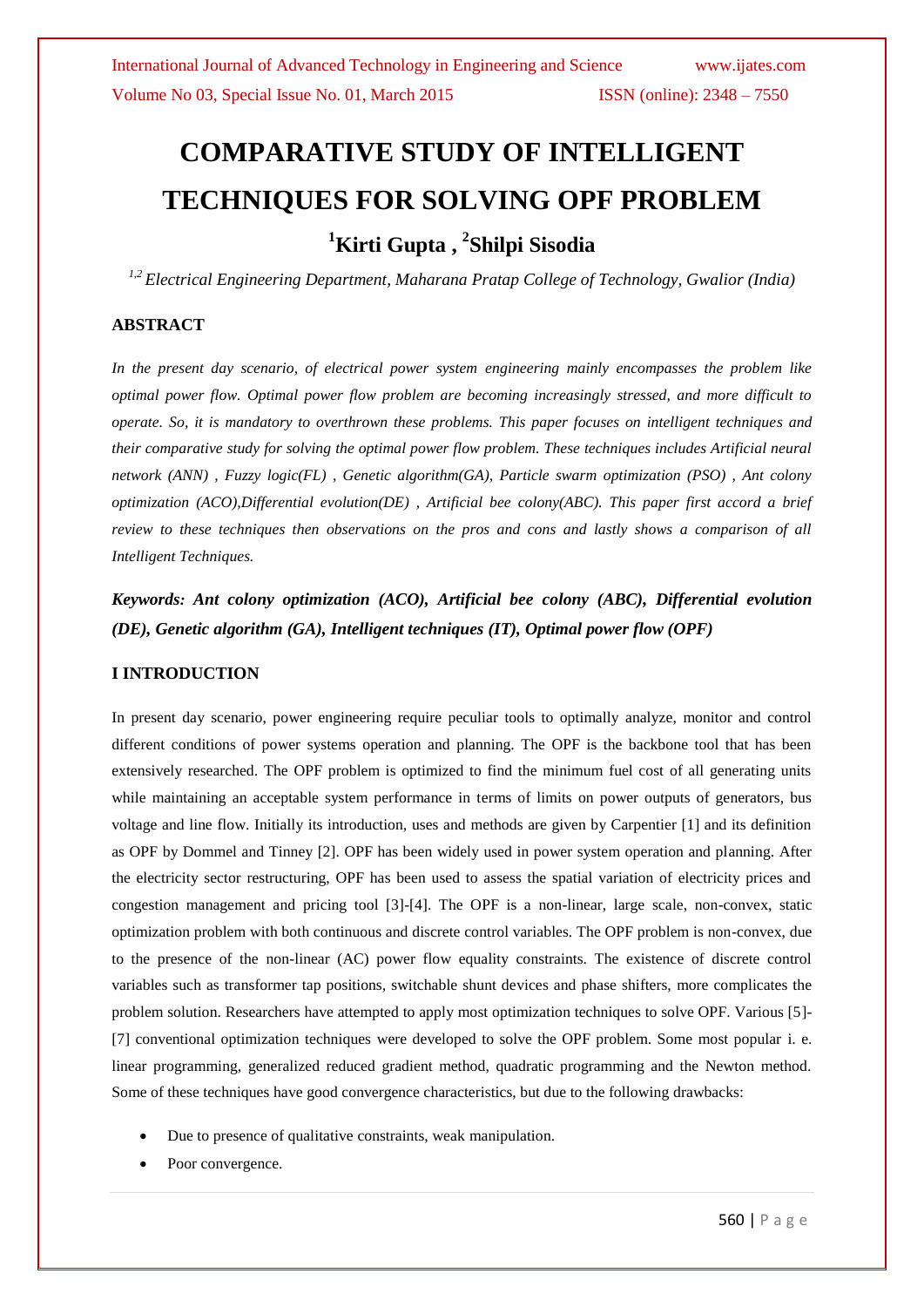- They can find only a single optimized solution in a single simulation run.
- If number of variables are large, these techniques becomes slow.
- For solution of a large system, calculation becomes more complex.

So it is important to develop new and more general and reliable techniques for dealing with non-linear OPF problem. For solving these types of problems intelligent methods are very useful. Intelligent methods for solving non-linear hard optimization problems have become a very popular research topic in recent years. There are many papers were published based on these techniques. Suharto, M.N. Hassan [8] presents OPF using evolutionary computation techniques in 2011,Metwally [9] also presents a comparative study of some of these techniques in 2008 etc. The purpose of this paper is to present a comparative study of these intelligent techniques for solving the optimal power flow problems.

#### **1.1 Optimal Power Flow Problem**

OPF is formulated mathematically as a general constrained optimization problem.

Minimize a function

$$
F(u,x) \tag{1}
$$

Subject to h  $(u,x) = 0$  (2)

And 
$$
g(u,x) \ge 0
$$
 (3)

Where, u is the set of controllable quantities in the system and x is the set of dependent variables.  $F(u,x)$  is an objective function which is scalar. Equality constraints (2) are derived from conventional power balance equation. Inequality constraints (3) are the limits on control variables u and the operating limit on the other variables of the system.

### **II INTELLIGENT TECHNIQUES**

It is the science of making intelligent computer program. Intelligent techniques are based on artificial intelligence. These computing techniques are able to work with problems and information which are too large or complicated for humans to handle, peculiarly in a timely fashion. This expertise management system will explain these techniques, the discrepancy between them, and how they help organizations manage knowledge. There are many definitions but most of them can be classified in to the following four categories:

- Systems that think like humans
- Systems that act like humans
- Systems that think rationally
- Systems that act rationally.

#### **2.1 Arificial Neural Network( ANN)**

ANN is an interconnected group of artificial neurons that uses a mathematical model or computational model for information processing based on a connectionist approach to computation. Basic concept of ANN "An ANN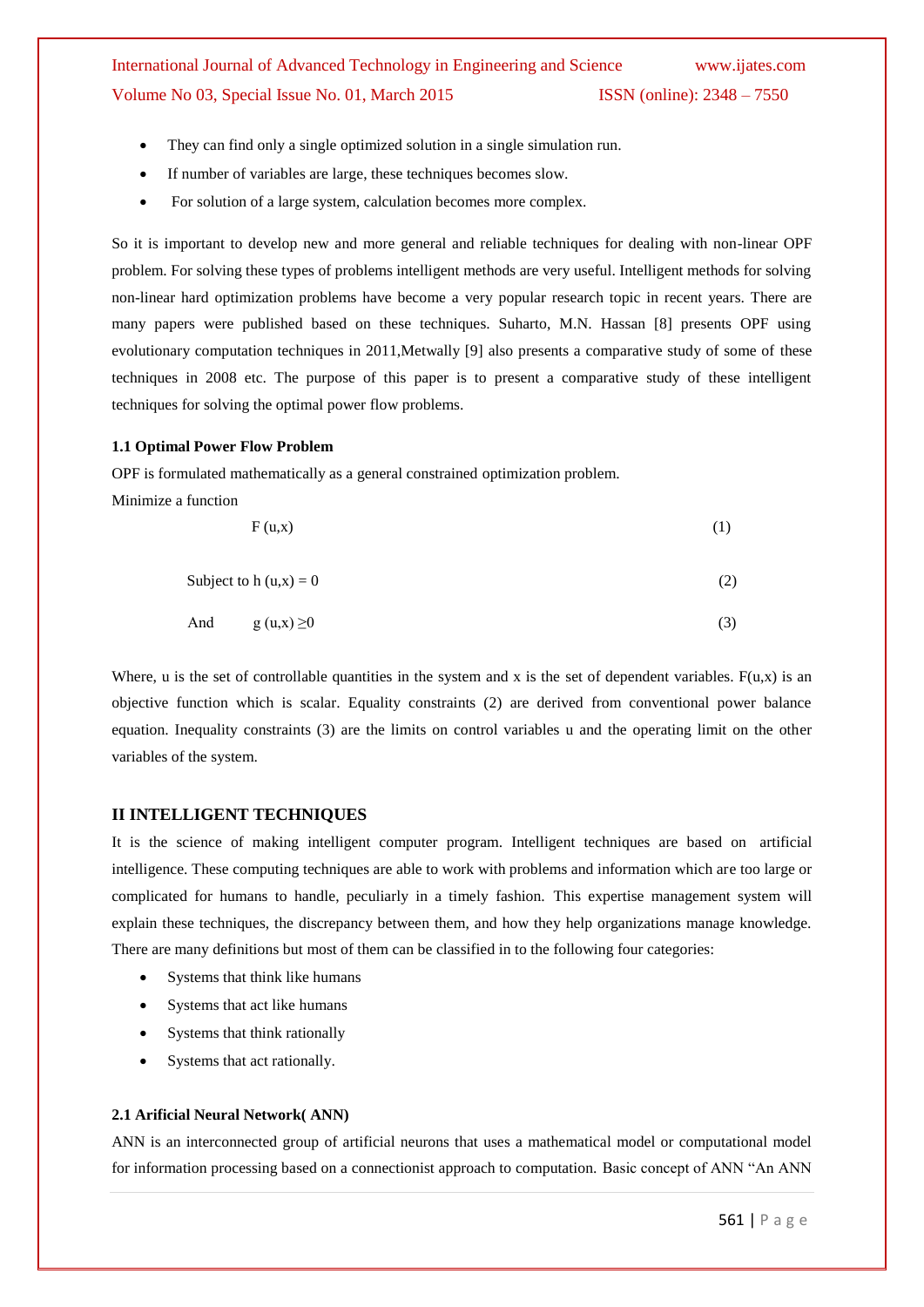is a computational model defined by four parameters: type of neurons, connection architecture, learning algorithm, recall algorithm.

Selvi, V.A.I. [10] presented, In the deregulated power systems, it is important to know the value of Available Transfer Capability for the smooth operation of the power system. ATC is commonly calculated using repeated load-flow simulations of the interconnected transmission network. This paper presents an ANN based approach for online-ATC estimation for both bilateral and multilateral transactions. The proposed approach uses Feed forward neural network trained by Back Propagation Algorithm (BPA) for estimating ATC under normal and contingency condition. The scheduled method is tested on IEEE 24 bus Reliability Test System (RTS) and results are compared with Repeated Power Flow (RPF) results. The experimental results show the suitability of proposed method for on-line ATC estimation.

Sasaki, H.[11] present how to solve power system generation expansion planning by ANN, specially the Hopfield type network. In the first place, generation expansion planning is formulated as a 0-1 integer programming problem and then mapped onto the modified Hopfield neural network that can handle a large number of inequality constraints. The neural network simulated on a digital computer can solve a fairly large problem of 20 units over 10 periods. Although the network cannot give the optimal solution, the results obtained are quite encouraging.

#### **2.2 Fuzzy Logic (Fl)**

FL technique is derived from fuzzy set theory dealing with reasoning that is approximate rather than precisely deduced from classical predicate logic. FL is able to create rules by inferring knowledge from imprecise, uncertain, or unreliable information. Programmers use imprecisely defined terms, which are known as membership functions. These membership functions are a series of IF-THEN rules; however, fuzzy logic code requires fewer IF-THEN rules than traditional code, which makes it simpler to use and to write. The computer asks the user all questions, then combines the membership function readings in a weighted manner, and finally makes a decision based on the user's answers to all questions

Zhu. J [12] presented comprehensively deals with various uncertain problems in power system operation such as uncertainty load analysis, probabilistic power flow, fuzzy power flow, economic dispatch with uncertainties, fuzzy economic dispatch, hydrothermal system operation with uncertainty, unit commitment (UC) with uncertainties, VAR optimization with uncertain reactive load, and probabilistic optimal power flow (P-OPF). Probabilistic analysis and fuzzy theory can be used to analyze the uncertainty load. A method of obtaining a stochastic model is to take a deterministic model and transform it into a stochastic model by (1) introducing random variables as inputs or as coefficients or as both; and (2) introducing equation errors as disturbances. The economy of UC of power systems is influenced by approximations in the operation planning methods and by the inaccuracies and uncertainties of input data.

N.P. Padhy [13] presented an efficient hybrid model for congestion management analysis for both real and reactive power transaction under deregulated Fuzzy environment of power system. The proposed model determines the optimal bilateral or multilateral transaction and their corresponding load curtailment in two stages. In the first stage classical gradient descent OPF algorithm has been used to determine the set of feasible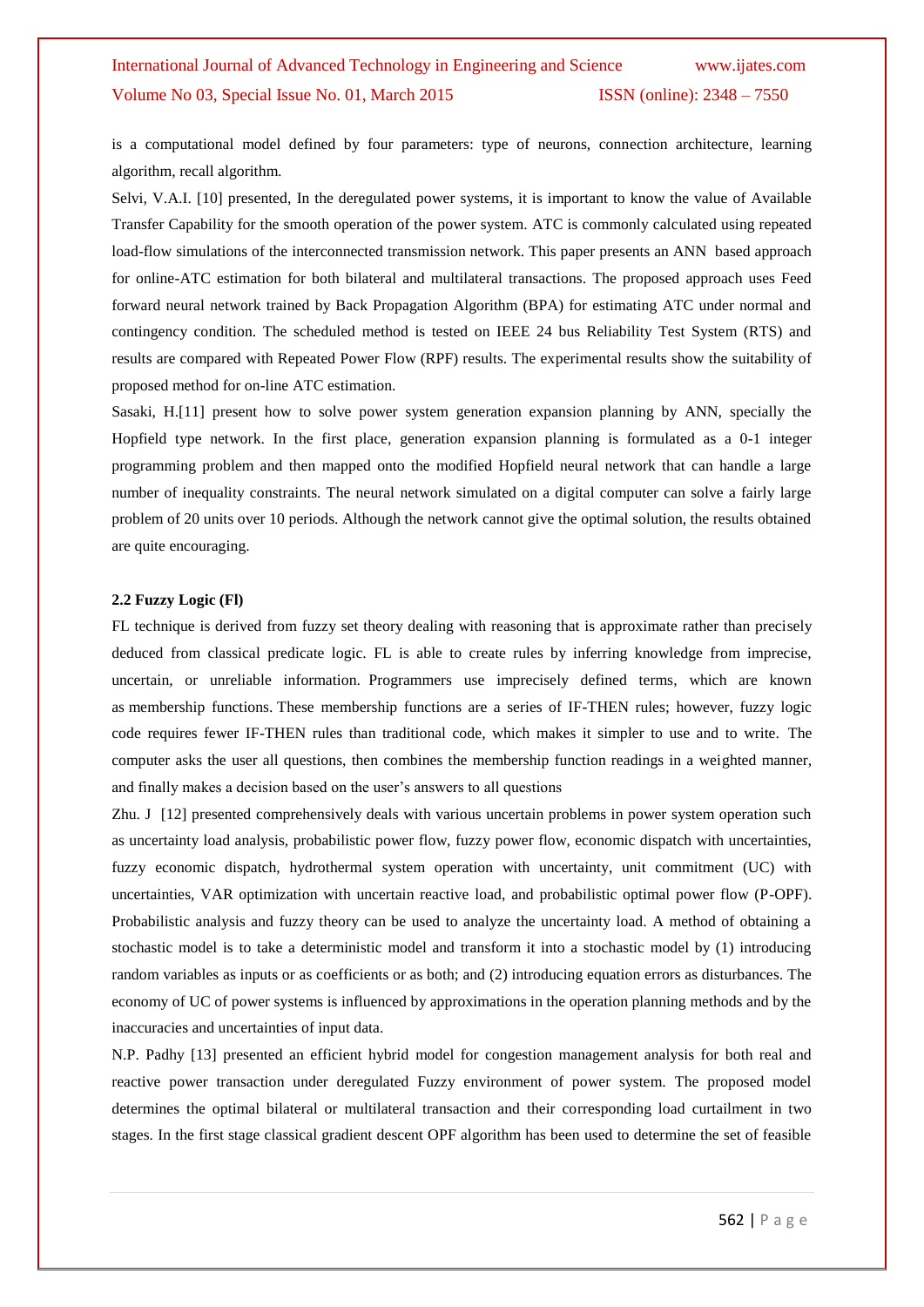curtailment strategies for different amount of real and reactive power transactions. In second stage, fuzzy decision opinion matrix has been used to select the optimal transaction strategy.

### **2.3 Genetic Algorithm**

GA is a search algorithm based on mechanism of natural selection and natural genetics. The objective of genetic algorithm is to find the optimal solution to a problem. the program is designed for problem solving based off the evolution process. The program continually re-adjusts, reorganizes and even mutates to continually find a better solution.

Zhu. J [14] Security-constrained economic dispatch (SCED) is a simplified optimal power flow (OPF) problem. It is widely used in the power industry. This chapter introduces several major approaches to solve the SCED problem, such as linear programming (LP), network flow programming (NFP), and quadratic programming (QP). Then, nonlinear convex network flow programming (NLCNFP) and the genetic algorithm (GA) are added to tackle the SCED problem. It also provides the implementation details of these methods and a number of numerical examples. The chapter presents a new NLCNFP model of economic dispatch control (EDC), which is solved by a combination approach of QP and NFP. It also presents a two-stage economic dispatch (ED) approach according to the practical operation situation of power systems. The first stage involves the classic economic power dispatch without considering network loss. The second stage involves ED considering system power loss and network security constraints.

Kilic, U. ; Ayan, K.[15] Optimal reactive power flow (ORPF) is one of the known problems of the power systems. Many numerical and heuristic methods were used to solve this problem so far. As seen from these studies in literature, heuristic methods are more effective and faster than numerical methods. This case is to make more attractive and mandatory the using of heuristic methods in optimal power flow solution of High Voltage Direct Current (HVDC) systems. In this study, ORPF solution of multi-terminal HVDC systems is accomplished by using the genetic algorithm (GA) that is one of the heuristic methods. A new approach is used in opposition to the current-balancing method used mostly in literature for the first time. The proposed approach is tested on the modified IEEE 14-bus test system. The obtained results are compared to that reported in the literature to show validity and effectiveness of the new approach.

#### **2.4 Particle Swarm Optimization (PSO)**

PSO is a population based stochastic optimization technique inspired by social behavior of bird flocking or fish schooling. It basically work in three steps :

- Evaluate
- Compare
- Imitate

An organism , a bird in PSO evaluate its neighbors , compare itself to other in the population and then imitates only those neighbor who are superior.so they behave with two kind of information i.e. own experience , and other is knowledge of how other individual performed.

Zhu, j.[16] selects several classic optimal power flow (OPF) algorithms and describes their implementation details. These algorithms include traditional methods such as Newton method, gradient method, linear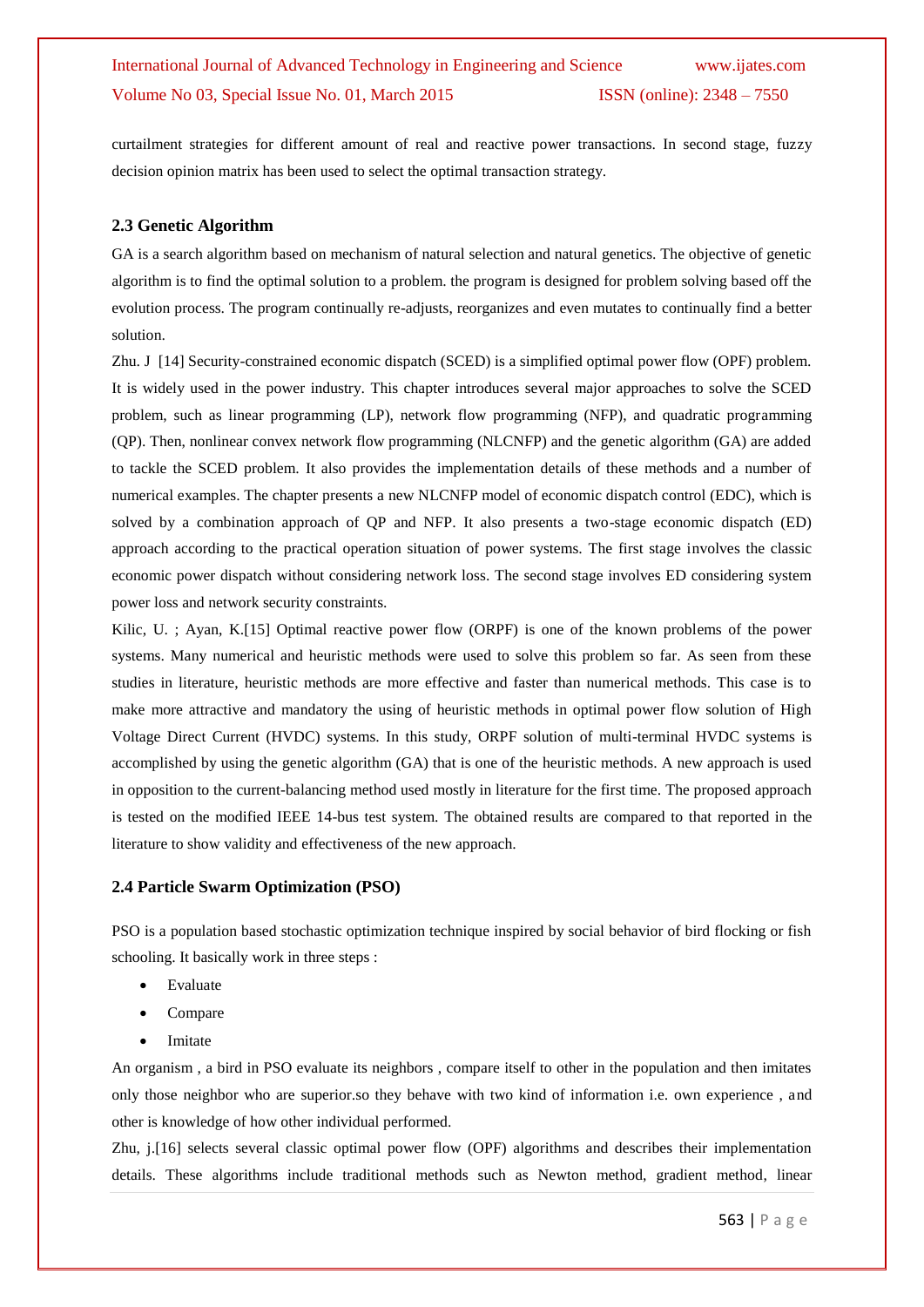programming, as well as the latest methods such as modified interior point (IP) method, analytic hierarchy process (AHP), and particle swarm optimization (PSO) method. The goal of OPF is to find the optimal settings of a given power system network that optimizes the system objective functions such as total generation cost, system loss, bus voltage deviation, emission of generating units, number of control actions, and load shedding while satisfying its power flow equations, system security, and equipment operating limits. The phase shifters are adjusted sequentially and their direction of adjustments are governed by the impact on the primary objective function of minimal line overload, in the search technique. This chapter focuses on applying PSO methods to solve the OPF problem.

Anumod, D.M. ; Devesh Raj, M.[17] describes optimal power flow based on particle swarm optimization in which the power transmission loss function is used as the problem objective. Although most of optimal power flow problems involve the total production cost of the entire power system, in some cases some different objective may be chosen. In this paper, to minimize the overall power losses four types of decision variables are participated. They are i) power generated by power plants, ii) specified voltage magnitude at control substations, iii) tap position of on-load tap-changing transformers and iv) reactive power injection from reactive power compensators. Particle swarm optimization (PSO) is well-known and widely accepted as a potential intelligent search methods for solving such a problem. Therefore, PSO-based optimal power flow is formulated and tested in comparison with quasi-Newton method (BFGS), genetic-based (GA-based) optimal power flow. For test, a 6 bus and 30-bus IEEE power system are employed. As a result, the PSO-based optimal power flow gives the best solutions over the BFGS and the GA-based optimal power flow methods.

Jong-Bae Park *et al.* [18] suggested a Modified Particle Swarm Optimization (MPSO) for

economic dispatch with non-smooth cost functions. A position adjustment strategy is proposed to provide the solutions satisfying the inequality constraints. The equality constraint is resolved by reducing the degree of freedom by one at random. Dynamic search-space reduction strategy is devised to accelerate the process. The results obtained from the proposed method are compared with those obtained by GA, TS, EP, MHNN, AHNN and NM methods. It has shown superiority to the conventional methods.

#### **2.5 Ant Colony Optimization (ACO)**

ACO is a class of optimization algorithm modeled on the actions of an ant colony. It is a probabilistic technique useful in problems that deals with finding better path through graphs. It is based on the ideas of ant foraging by pheromone communication to make path.

I.K.Yu et al. [19] presented a novel co-operative agents approach, Ant Colony Search Algorithm (ACSA)-based scheme, for solving a short-term generation scheduling problem of thermal power systems. The state transition rule, global and local updating rules are also introduced to ensure the optimal solution. Once all the ants have completed their tours, a global pheromone-updating rule is then applied and the process is iterated until the stop condition is satisfied. The feasibility of the algorithm in large systems with more complicated constraints is yet to be investigated.

Libao Shi *et al.* [20] presented ant colony optimization algorithm with random perturbation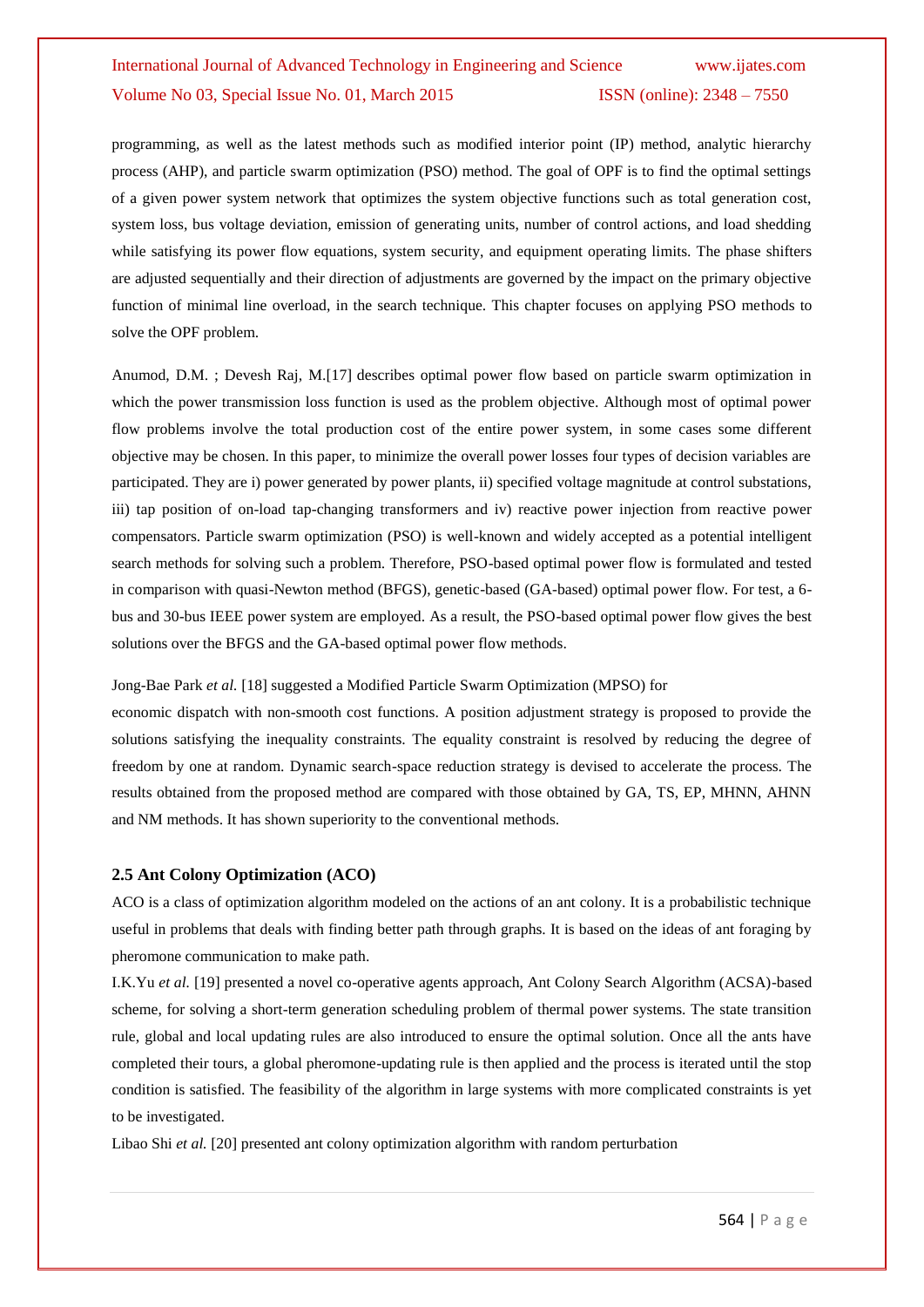behavior (RPACO) based on combination of general ant colony optimization and stochastic mechanism is developed for the solution of optimal unit commitment (UC) with probabilistic

spinning reserve determination. Total production fuel costs, start-up costs of units in stage ,the penalty cost imposed when any of constraints are violated and the total accumulated cost from stage 0 to stage t. are included in objective function. The security function approach is also applied to evaluate the desired level of system security.

R.Meziane *et al.* [21] used ACO to solve the allocation problem involving the selection of electrical devices and the appropriate levels of redundancy to maximize system reliability of series-parallel topology, under performance and cost constraints. A universal moment generating function (UMGF) approach is used by the ACO to determine the optimal electrical power network topology.

#### **2.6 Differential Evolutionary (DE)**

DE is a method that optimizes a problem by iteratively trying to improve a candidate solution with regard to a given measure of quality. Such methods are commonly known as meta-heuristics as they make few or no assumptions about the problem being optimized and can search very large spaces of candidate solutions. However, meta-heuristics such as DE do not guarantee an optimal solution is ever found.

Nayak, M.R. ; Krishnanand, K.R. ; Rout, P.K.[22] presents an algorithm for solving optimal power flow problem through the application of a modified differential evolution algorithm(MDE). The objective of an optimal Power Flow(OPF) is to find steady state operation point which minimizes total generating unit (thermal) fuel cost and total load bus voltage deviation from a specified point while maintaining an acceptable system performance in terms of limits on generator real and reactive power outputs, bus voltages, transformer taps, output of various compensating devices and power flow of transmission lines. Differential Evolution (DE) is one of evolutionary algorithms, which has been used in many optimization problems due to its simplicity and efficiency. The proposed MDE is in the framework of differential evolution owning new mutation operator and selection mechanism. To test the efficacy of the algorithm, it is applied to IEEE 30-bus power system with two different objective functions. The optimal power flow results obtained using MDE are compared with other evolutionary methods. The simulation results reveal that the MDE optimization technique provides better results compared to other methods recently published in the literature as demonstrated by simulation results.

Jithendranath, J. ; Babu, B.Y.[23] presents a significant evolutionary based algorithm for solving conventional Optimal Reactive Power Dispatch (ORPD) problem in power system. This problem was designed as a Multi-Objective case with loss minimization and voltage stability as objectives and Generator terminal voltages, tap setting of transformers and reactive power generation of capacitor banks were taken as optimization variables. Modal analysis method is adopted to assess the voltage stability of system. The above presented problem was solved on basis of efficient and reliable technique among all evolutionary based algorithms, the Differential Evolution Technique. The proposed method has been tested on IEEE 30 bus system where the obtained results were found satisfactorily to a large extent that of reported earlier.

#### **2.7 Arificial Bee Colony (ABC)**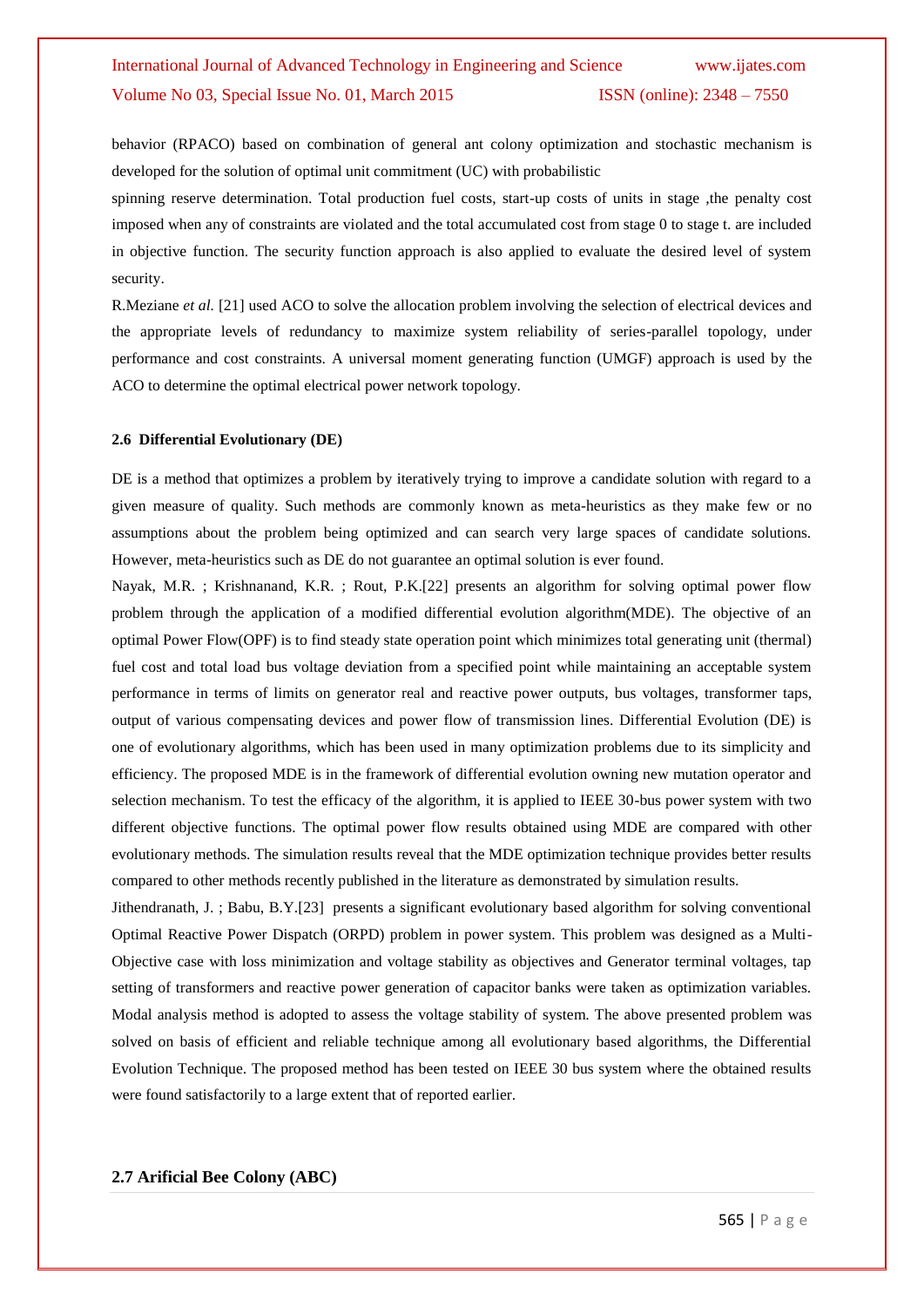It is a meta-heuristic algorithm and simulates the foraging behavior of honey bees. The ABC algorithm has three phases:

- Employed bee
- Onlooker bee
- Scout bee

The solution of the optimization problem is represented by the location of a food source and the quality of the solution is represented by the nectar amount of the source (fitness).

Sumpavakup, C. ; Srikun, I. ; Chusanapiputt, S.[24] Optimal Power Flow (OPF) is one of the most vital tools for power system operation analysis, which requires a complex mathematical formulation to find the best solution. Conventional methods such as Linear Programming, Newton-Raphson and Non-linear Programming were previously offered to tackle the complexity of the OPF. However, with the emergence of artificial intelligence, many novel techniques such as Artificial Neural Networks, Genetic Algorithms, Particle Swarm Optimization and other Swarm Intelligence techniques have also received great attention. This paper described the use of ABC, which is one of the latest computational intelligence to solve the OPF problems. The results show that solving the OPF problem by the ABC can be as effective as other swarm intelligence methods in the literature.

### **III TABLE**

### **3.1 The given table shows the advantages and disadvantages of all the AI techniques:**

| <b>Intelligent Techniques</b> | Advantages                                                                                                                                                                                                                          | Disadvantages                                                                                                                                                          |  |  |
|-------------------------------|-------------------------------------------------------------------------------------------------------------------------------------------------------------------------------------------------------------------------------------|------------------------------------------------------------------------------------------------------------------------------------------------------------------------|--|--|
| Artificial Neural Network     | • Can be used for classification or<br>regression.<br>•Able to represent Boolean<br>Functions (AND, OR, NOT).<br>• Tolerant of noisy inputs.<br>· Instances can be classified by<br>more than one output.                           | • Difficult to understand structure<br>of algorithm.<br>• Too many attributes can result in<br>Over fitting.<br>• Optimal network structure can<br>only be Determine.  |  |  |
| <b>Fuzzy Logic</b>            | • Different stochastic relationships<br>can be identified to describe<br>properties.<br>• Accurately<br>represents<br>the<br>operational<br>constraints<br>and<br>fuzzified constraints are softer than<br>traditional constraints. | Priori<br>knowledge is<br>$\bullet$<br>very<br>important to get good results.<br>• Precise solutions are not obtained<br>if the direction of decision is not<br>clear. |  |  |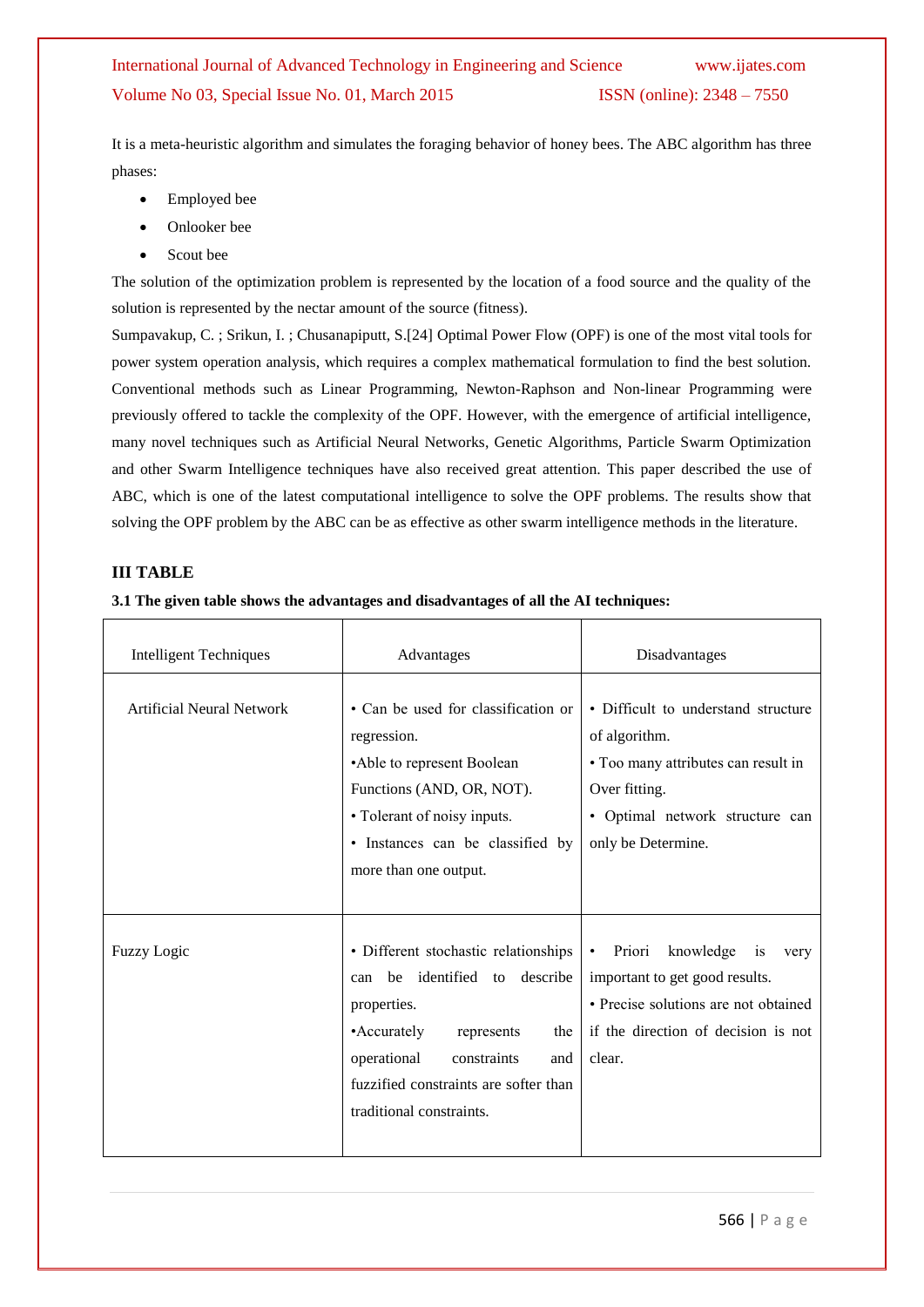| Genetic Algorithm           | be<br>used<br>in<br>feature<br>Can<br>classification and feature selection<br>• Primarily used in optimization<br>always finds a "good" solution (not<br>always the best solution)<br>• Can handle large, complex, non-<br>differentiable<br>Multimodal<br>and<br>spaces.<br>· Efficient search method for a<br>complex problem space.<br>• Good at refining irrelevant and<br>noisy features selected for                                                                                                                                                                                                       | • Computation or development of<br>scoring function is Nontrivial.<br>• Not the most efficient method to<br>find some optima, rather than<br>global<br>• Complications involved in the<br>representation of training/output<br>data.<br>• High computation time.<br>• Cannot be applied on continuous<br>variables.                                                                                                                    |
|-----------------------------|------------------------------------------------------------------------------------------------------------------------------------------------------------------------------------------------------------------------------------------------------------------------------------------------------------------------------------------------------------------------------------------------------------------------------------------------------------------------------------------------------------------------------------------------------------------------------------------------------------------|----------------------------------------------------------------------------------------------------------------------------------------------------------------------------------------------------------------------------------------------------------------------------------------------------------------------------------------------------------------------------------------------------------------------------------------|
| Particle Swarm Optimization | Solve complex<br>optimization<br>٠<br>problem which are non-linear, non-<br>convex, non -differentiable and<br>multi model.<br>• Fast convergence speed.<br>· Used to solve bi-objective<br>generation scheduling.<br>· Minimum total cost of power<br>generation.<br>Simple<br>concept,<br>easy<br>implementation, relative robustness<br>control<br>parameters<br>and<br>to<br>computational efficiency.<br>• PSO algorithm can be realized<br>simply for less parameter adjusting.<br>• PSO has the flexibility to control<br>the balance between the global and<br>local exploration of the search<br>space. | • The candidate solutions in PSO<br>are coded as a set of real numbers.<br>But, most of the control variables<br>such as transformer tap settings and<br>switchable shunt capacitors change<br>in discrete manner. Real coding of<br>these<br>variables<br>represents<br>a<br>limitation of round-off calculations<br>may lead to significant errors.<br>· Slow convergence in refined<br>search stage (weak local search<br>ability). |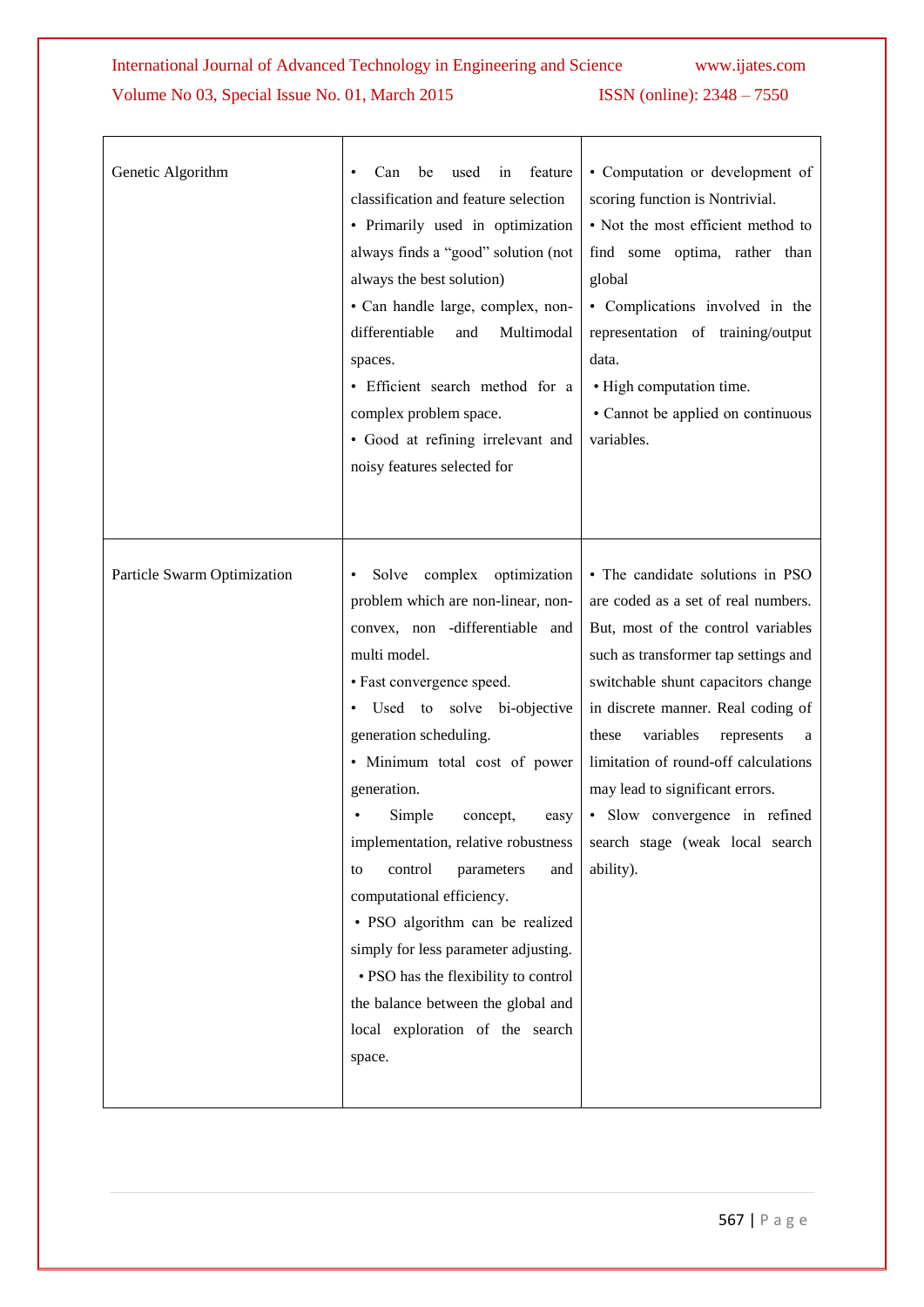|                         | · Positive feedback for recovery               | • It is mainly used only for finding |  |
|-------------------------|------------------------------------------------|--------------------------------------|--|
| Ant Colony Optimization | of good solution.                              | the shortest route in transmission   |  |
|                         | · Distributed computation which                | network.                             |  |
|                         | avoid premature convergence.                   |                                      |  |
|                         |                                                |                                      |  |
|                         | • It is applicable in continuous               | • It has mutation and crossover but  |  |
| Differential Algorithm  | variables.                                     | do not have the global best solution |  |
|                         | The method of differential                     | in its search equations.             |  |
|                         | evolution can be applied to real-              |                                      |  |
|                         | valued problems over a continuous              |                                      |  |
|                         | space with much more ease than a               |                                      |  |
|                         | genetic algorithm.                             |                                      |  |
|                         | • Applicable for both continuous or            | • Data clustering.                   |  |
| Artificial Bee Colony   | discrete variables.                            | • Generalized assignment.            |  |
|                         | Simplicity,<br>flexibility<br>and<br>$\bullet$ | · Discrete optimum design of truss   |  |
|                         | robustness.                                    | structure.                           |  |
|                         | • Use of fewer control parameters              |                                      |  |
|                         | compared to many other search                  |                                      |  |
|                         | techniques.                                    |                                      |  |
|                         | · Ease of hybridization with other             |                                      |  |
|                         | optimization algorithms.                       |                                      |  |
|                         | • Ability to handle the objective              |                                      |  |
|                         | cost with stochastic nature.                   |                                      |  |
|                         | · Ease of implementation with                  |                                      |  |
|                         | basic mathematical and logical                 |                                      |  |
|                         | operations.                                    |                                      |  |
|                         |                                                |                                      |  |

### **3.2 This table shows the comparative study of intelligent techniques:**

| Features | <b>ANN</b>     | FL        | <b>GA</b>               | <b>PSO</b>                | <b>ACO</b>        | DE           | ABC                |
|----------|----------------|-----------|-------------------------|---------------------------|-------------------|--------------|--------------------|
| Based on | <b>Neurons</b> | Fuzzy set | Chromosomes             | Nature                    | Actio             | Same<br>as   | Action of bees for |
|          |                |           | biological<br><b>Or</b> | inspired<br><sub>or</sub> | of<br>$\mathbf n$ | GA, uses     | searching of food  |
|          |                |           | systems                 | based<br>on               | an ant            | multi-       |                    |
|          |                |           |                         | social                    | colon             | agents to    |                    |
|          |                |           |                         | behavior of               | y                 | out<br>carry |                    |
|          |                |           |                         | birds                     |                   | search       |                    |
|          |                |           |                         |                           |                   |              |                    |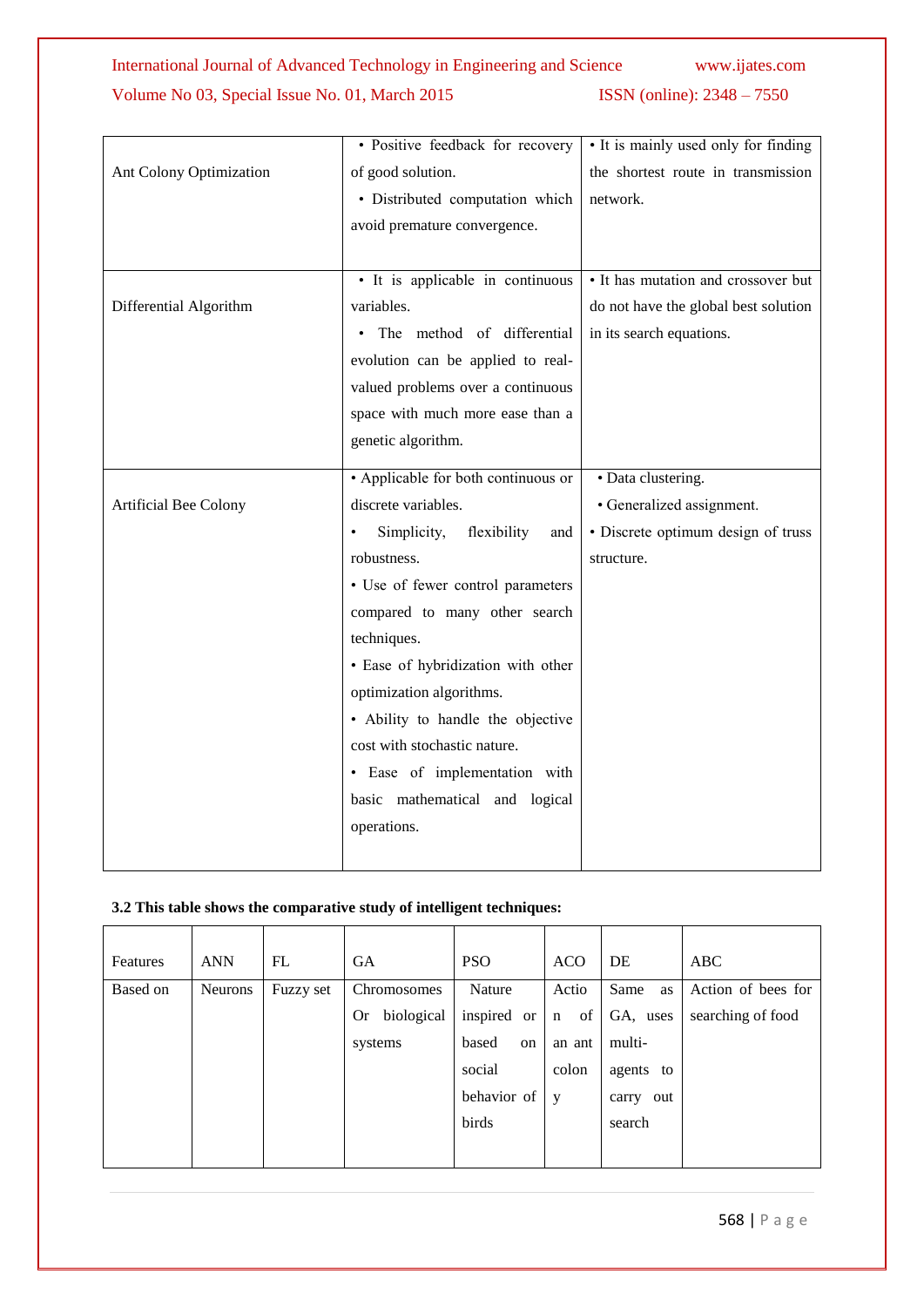# International Journal of Advanced Technology in Engineering and Science www.ijates.com

### Volume No 03, Special Issue No. 01, March 2015 ISSN (online): 2348 – 7550

| Applicable | Non<br>$\overline{a}$ | Continuo     | Discrete          | Continuous |        | Continuo  | Both continuous or                     |
|------------|-----------------------|--------------|-------------------|------------|--------|-----------|----------------------------------------|
| to         | linear                | us           | variables only    | variables  |        | us        | discrete variables                     |
|            | physical              | variables    |                   | only       |        | variables |                                        |
|            | series                |              |                   |            |        | only      |                                        |
| Evolution  | $\overline{No}$       | No           | Crossover and     | no         | no     | Crossover | N <sub>o</sub>                         |
| operator   |                       |              | mutation          |            |        | and       |                                        |
|            |                       |              |                   |            |        | mutation  |                                        |
|            |                       |              |                   |            |        |           |                                        |
| New        | Adjustin              |              | Crossover         | Updating   | Phero  | crossover | By its parents                         |
| solution   | g weight              |              |                   | velocities | mone   |           |                                        |
| produce by |                       |              |                   |            | trail  |           |                                        |
| Modificati |                       |              | Mutation          |            |        | Mutation  | Same as DE and                         |
| on done by |                       |              | process           |            |        | process   | GE,<br>By<br>whole                     |
|            |                       |              |                   |            |        |           | solution<br>$\operatorname{in}$<br>the |
|            |                       |              |                   |            |        |           | population<br>is                       |
|            |                       |              |                   |            |        |           | removed.                               |
| Solution   |                       | <b>Best</b>  | guarantee<br>No   | Gives      | Gives  | Do<br>not | Better performance                     |
| obtained   |                       | optimal      | find<br>the<br>to | optimal    | optim  | have      | in term of global                      |
|            |                       | result<br>in | optimum, but      | solution   | al     | global    | optimization                           |
|            |                       | non-         | able to<br>find   |            | soluti | best      |                                        |
|            |                       | inferior     | good solution     |            | on     | solution  |                                        |
|            |                       | domain       |                   |            |        | in        |                                        |
|            |                       |              |                   |            |        | contrast  |                                        |
|            |                       |              |                   |            |        | with PSO  |                                        |
| Control    | Training              |              | Crossover         | Cognitive  |        | Crossover | Maximum<br>cycle                       |
| parameters | set, fine             |              | rate, mutation    | and social |        | rate      | number(MCN),col                        |
|            | tuning                |              | and generation    | factors,   |        | scaling   | on-y size                              |
|            | set, test             |              | gap               | inertia    |        | factor    | (SN)                                   |
|            | set                   |              |                   | weight     |        |           |                                        |

### **IV CONCLUSION**

In this paper an attempt has been made to review various intelligent techniques used to solve OPF problems. The major advantage of the AI methods is that they are relatively versatile for handling various qualitative constraints. AI methods can find multiple optimal solutions in single simulation run. So they are quite suitable in solving multi-objective optimization problems. These techniques mainly used to solve Bi-objective generation scheduling, optimal reactive power dispatch and to minimize total cost, to solve Security constrained OPF, Contingency constrained OPF e. t. c. of a deregulated system are explored out. A lot of work has been done on these techniques, there still remain significantly challenging tasks for the research community to address for the realization of many existing and most of the emerging area in technology. In particular, there are great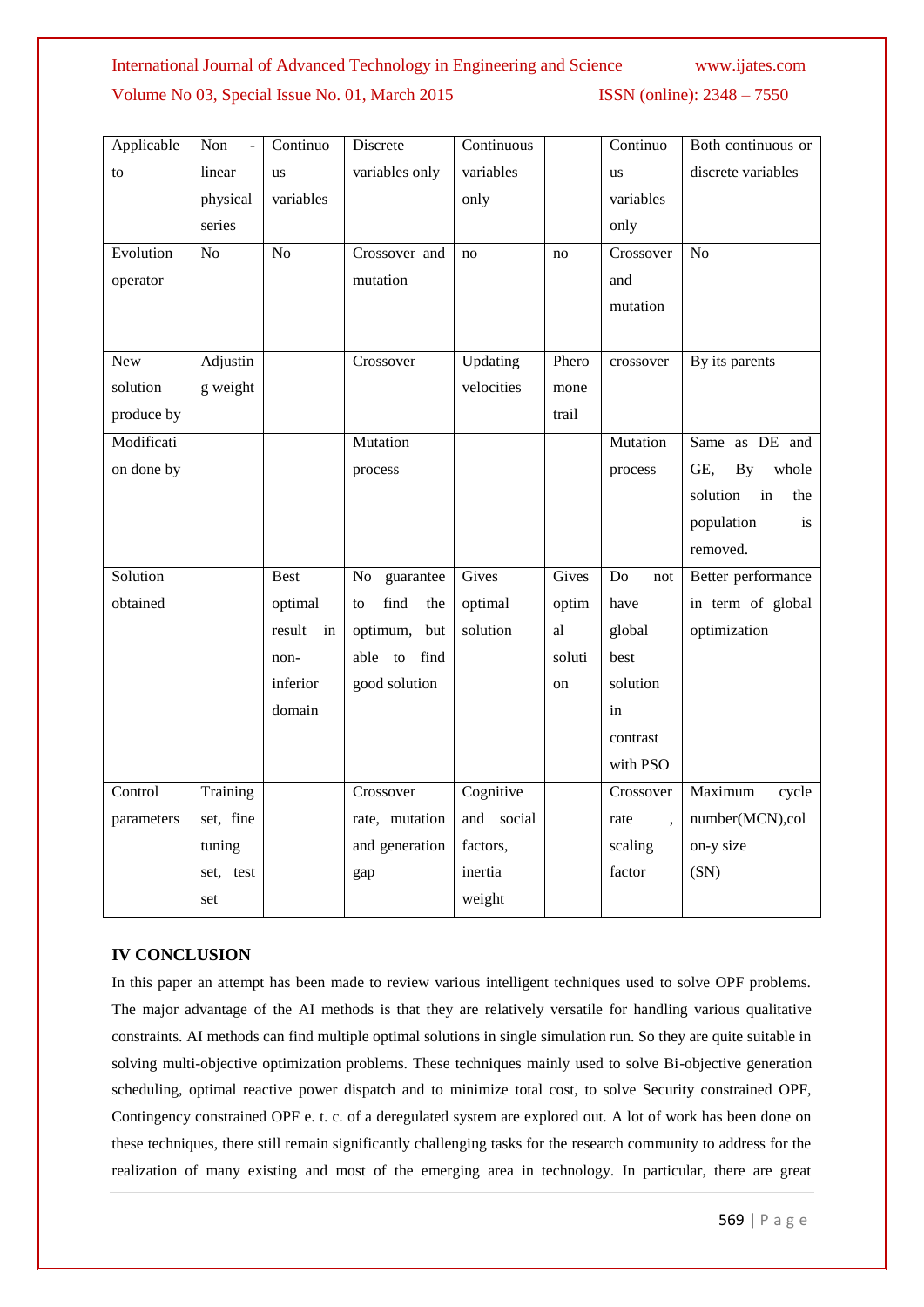opportunities in examining a new approach/algorithm. For this it requires collaboration of researchers from different communities like artificial intelligence e. t. c. Intelligent techniques are among the most powerful techniques for optimization which is going to have a wide impact on future generation computing.

### **REFERENCES**

- [1] J. Carpentier, "Contibution a.'l'etude du dispatching economique," *Bull.Soc. Francaise Elect.*, 3, 1962,431– 447.
- [2] H.W. Dommel andW. F. Tinney, "Optimal power flow solutions," *IEEE Trans. Power Apparat. Syst.*,87, 1968,1866–1876.
- [3] J. A. Momoh, R. J. Koessler, M. S. Bond, B. Stott, D. Sun, A. Papalexopoulos, and P. Ristanovic, "Challenges to optimal power flow," *IEEE Trans. Power Syst.*, 12,1997, 444–455.
- [4] R. D. Christie, B. F. Wollenberg, and I. Wangensteen, "Transmission management in the deregulated environment," *Proc. IEEE*, 88,2000,170–195.
- [5] J.A. Momoh, R. Adapa, M.E. El-Hawary, A review of selected optimal power flow literature to 1993. I.

Nonlinear and quadratic programming approaches, IEEE Transactions on Power Systems 14 (1) (1999) 96–104.

- [6] J.A. Momoh, M.E. El-Hawary, R. Adapa, A review of selected optimal power flow literature to 1993. II.
- Newton, linear programming and interior point methods, IEEE Transactions on Power Systems 14 (1) (1999) 105–111.
- [7] M. Huneault, F.D. Galiana, A survey of the optimal power flow literature, IEEE Transactions on Power Systems 6 (2) (1991) 762–770.
- [8] Optimal power flow solution using evolutionary computation techniques Suharto, M.N. ; Hassan, M.Y. ; Majid, M.S. ; Abdullah, M.P. ;Hussin, F.TENCON 2011 - 2011 IEEE Region 10 Conference 2011, 113 - 117 **.**
- **[9]** Optimal power flow using evolutionary programming techniques El Metwally, M.M. ; El Emary, A.A. ; El Bendary, F.M. ; Mosaad, M.I. Power System Conference, 2008. MEPCON 2008. 12th International Middle-East 2008, 260 – 264.
- [10] Selvi, V.A.I. "Artificial neural network approach for on-line ATC estimation in deregulated power system," IEEE Trans 5, 2014.
- [11] Sasaki, H."A solution of generation expansion problem by means of neutral network", IEEE Trans. neural Network to power System , 1991,219-224.
- [12] Zhu. J." Uncertainty analysis in power systems" IEEE press 2015, 664.
- [13]Narayana Prasad Padhy, "Congestion management under deregulated fuzzy environment", *IEEE International Conference on Electric Utility Deregulation, Restructuring and Power Technologies*mm *(DRPT2004)*, Hong Kong, 2004, 133-139.
- [14] Zhu. J " Security Constraint Economic Dispatch", IEEE press 2015,664.
- **[**15] Kilic, U. ; Ayan, K**. "** A new approach for optimal reactive power flow solution of multi-terminal HVDC systems using genetic algorithm"Electric Power and Energy Conversion Systems (EPECS), 2013 3rd International Conference on Publication 2013 ,1- 6 .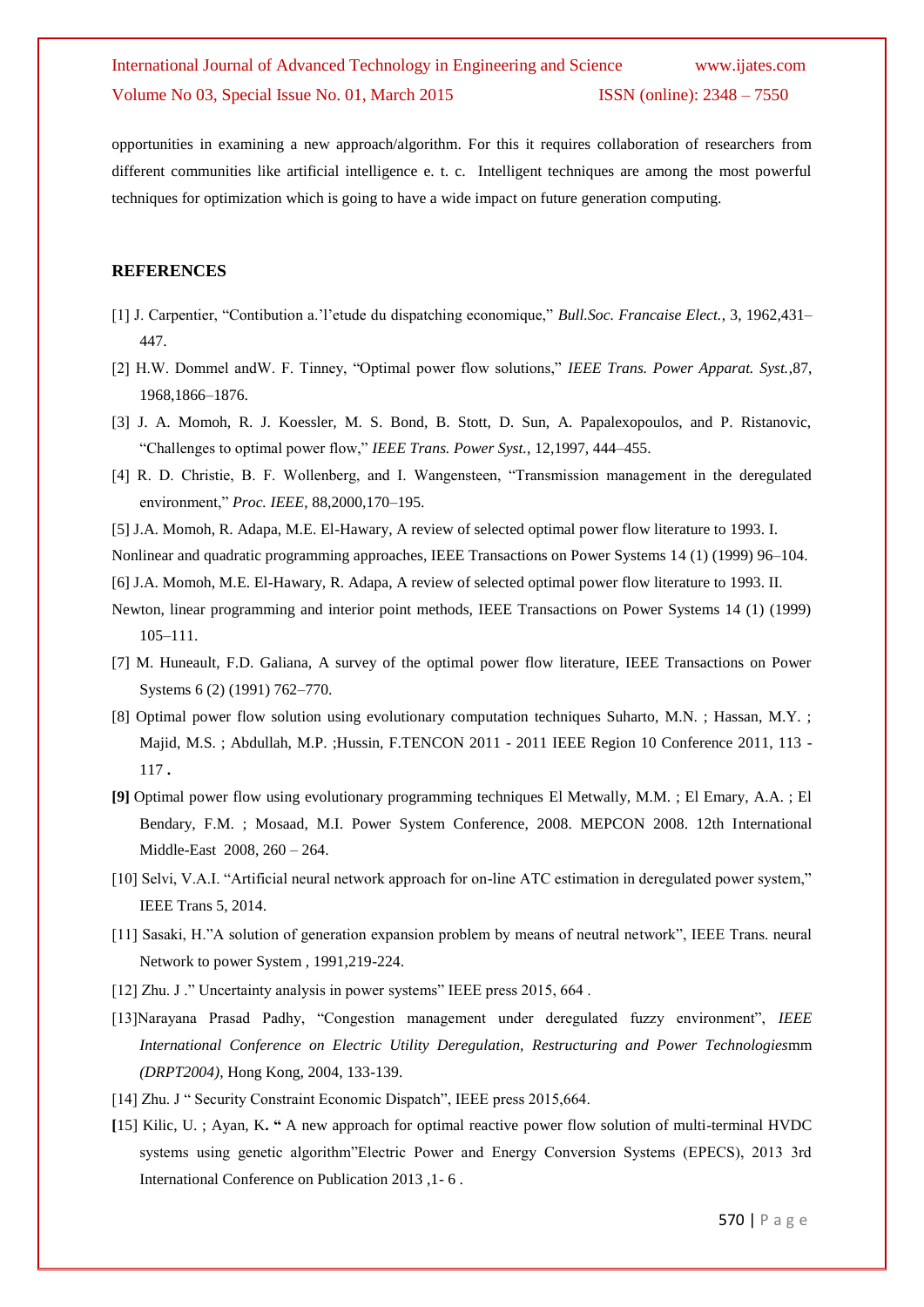- [16] Zhu, j. "Optimal Power Flow" Optimization of Power System Operation DOI:10.1002/9781118887004.ch8 Copyright 2015.
- [17] Anumod, D.M. ; Devesh Raj, M**. "**PSO based OPF technique ensuring small signal stability", Emerging Research Areas: Magnetics, Machines and Drives (AICERA/iCMMD), 2014 Annual International Conference on 2014, 1- 6.
- [18] J. B. Park, Ki. S. Lee, J. R. Shi and K. Y. Lee,"A particle swarm optimization for economic dispatch with nonsmooth cost functions", *IEEE Trans. Power Syst.,* 20( 1) 2005, 34-42.
- [19] I. K. Yu and Y. H. Song, "A novel short-term generation scheduling technique of thermal units using ant colony search algorithms", *Electrical power and energy syst.,*23, 2001, 471-479.
- [20] Libao Shi, Jin Hao, Jiaqi Zhou and Guoyu Xu,"Ant colony optimization algorithm with random perturbation behavior to the problem of optimal unit commitment with probabilistic

spinning reserve determination", *Electric Power Syst. Research*, 69, 2004, 295-303.

- [21] R. Meziane, Y. Massim, A. Zeblah, A. Ghoraf and R. Rahli, "Reliability optimization using ant colony algorithm under performance and cost constraints", *Electric Power Syst. Research*, 76, 2005,1-8.
- [22] Nayak, M.R. ; Krishnanand, K.R. ; Rout, P.K Modified differential evolution optimization algorithm for multi-constraint optimal power flow"Energy, Automation, and Signal (ICEAS), 2011 International Conference on DOI: 10.1109/ICEAS.2011.6147113 Publication 2011 , 1- 7.
- [23] Jithendranath, J. ; Babu, B.Y." Solving ORPD problem with modal analysis by differential evolution" Electrical Energy Systems (ICEES), 2014 IEEE 2nd International Conference on DOI: 10.1109/ICEES.2014.6924140 Publication Year: 2014 , 51- 55.
- [24] Sumpavakup, C. ; Srikun, I. ; Chusanapiputt, S. "A solution to the Optimal Power Flow using Artificial Bee Colony algorithm" Power System Technology (POWERCON), 2010 International Conference on DOI: 10.1109/POWERCON.2010.5666516 Publication: 2010 , 1- 5.
- [25] A Genetic Algorithm for Solving the Optimal Power Flow Problem Tarek BOUKTIRa, Linda SLIMANIa, M.BELKACEMIb ,Leonardo journal of science (4), 2004 , 44-58.
- [26] An Initialization Procedure in Solving Optimal Power Flow by Genetic Algorithm Mirko Todorovski and Dragoslav Rajiˇcic´*, Senior Member, IEEE* ieee transactions on power systems, 21( 2) 2006.
- [27] New approach of optimal power flow with genetic algorithms Mohammed LAOUER, Ahmed ALLALI, Abdelkader CHAKER, Kaddour HACHEMI Acta Electrotechnica et Informatica 8( 2) 2008, 35–42.
- [28] R.C. Bansal, Bibliography on the fuzzy set theory applications in power systems (1994–2001), IEEE Transactions on Power Systems 18 (4) ,2003, 1291–1299.
- [29] J. Kennedy, R. Eberhart, Particle swarm optimization, in: IEEE International Conference on Neural Networks, Perth, Australia,4, 1995, 1942–1948.